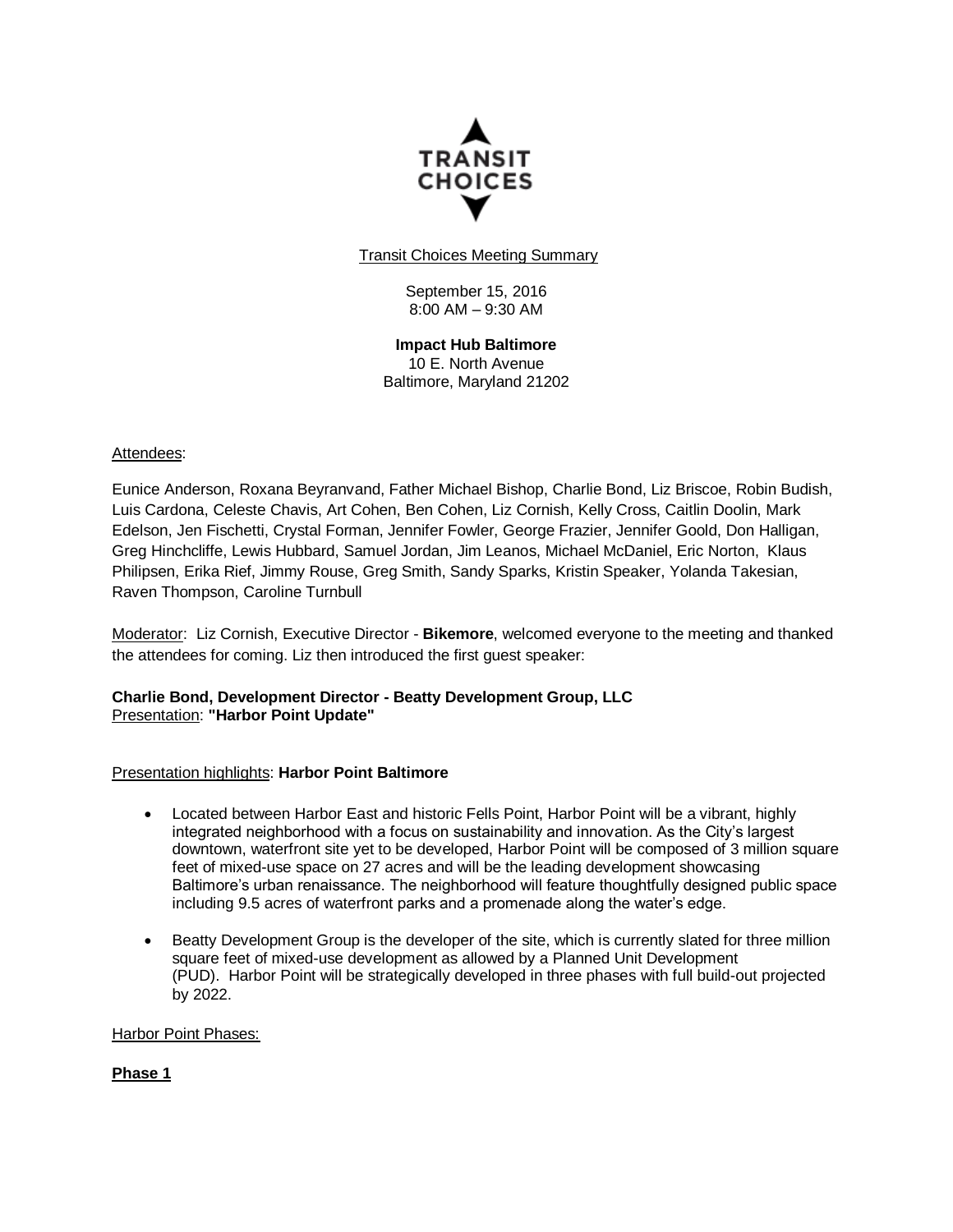- Includes the already constructed 277,035 square foot Thames Street Wharf office building, which was the first building to open in Harbor Point in 2010. It also includes a 21-story, planned LEED Gold building which will house the headquarters for Exelon's Constellation business unit plus Exelon's 24-hour, 65,000 square foot trading floor. The building will also include 39,000 square feet of street-level retail and 103 residential units that will "wrap" a 750-car parking garage. Construction of the building began in the spring of 2014 and will be completed by the third quarter of 2016.
- Phase 1 will also contain publicly supported TIF improvements, which include the construction of Dock Street, Point Street, and a portion of Wills Street, the Central Plaza and streetscape improvements.
- Additional infrastructure will include a 298 space structured parking garage underneath the Central Plaza.

## **Phase 2**

- Includes Point Street Apartments, 16-story building which will contain 289 residential units and 18,000 square feet of street-level retail and amenity space. This 215,000 square foot building will open in late 2017.
- Phase 2 will also include a 206,100 square foot office building with 30,000 square feet of ground floor retail, and another 120,840 square foot office building.
- Publicly supported TIF improvements in the second phase will include the construction of Point Street, the completion of Wills Street to the south, South Plaza Park, and a portion of the waterfront promenade.

# **Phase 3**

- The third and final phase of the Harbor Point project, Wills Wharf, includes a 222,000 square foot hotel with 12,730 square feet of street-level retail, a 438,199 square foot office tower with 16,000 square feet of street-level retail, and a 346,000 square foot apartment tower with 10,200 square feet of street-level retail. Construction of this phase is expected to be complete in 2022.
- Publicly supported TIF improvements in this final phase include completion of the waterfront promenade, the planned transit pier and all park space including West Park, Waterfront Park, and Point Park.

## **Harbor Point - By the Numbers:**

- Total: 27 acres; 3 million square feet
- Green, Open Space: 9.5 acres
- Office Space: 1.6 million square feet
- Residential Units: 1,000
- Retail Space: 250,000 square feet
- Hotel Space: 500+ hotel rooms
- Parking Spaces: 3,200

## **Transportation Initiatives**

- City DOT
	- Central Avenue Bridge
	- > Traffic signal at Caroline St and Dock St
- Waterfront Transportation Task Force (Waterfront Partnership)
	- ▶ Commuter bus routes (Harbor Commuter Connector)
		- $\triangleright$  Dedicated bus lanes
		- $\triangleright$  Water taxi options